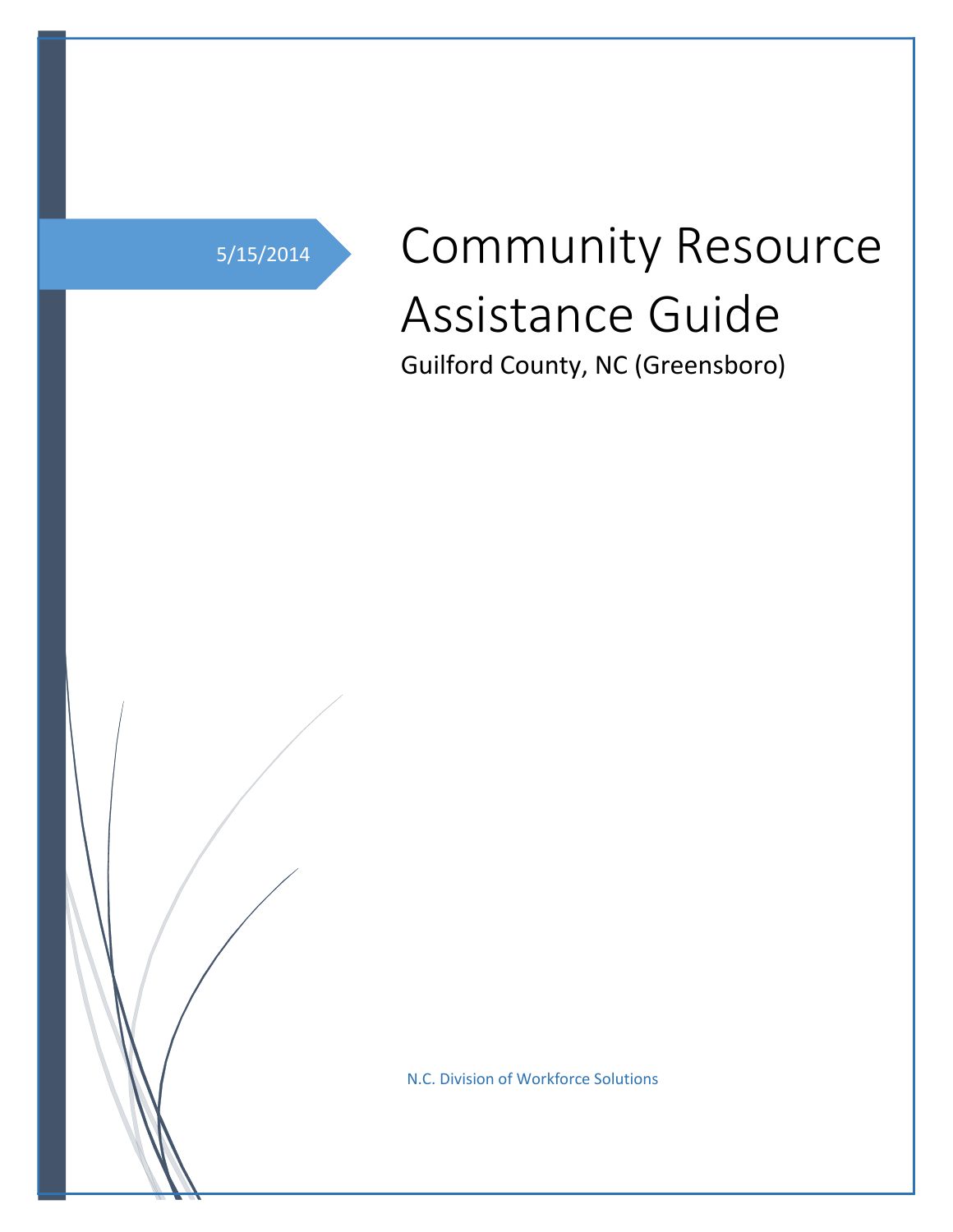## **Childcare**

Phone: (336) 641-6996

# **Clothing**

Phone: (336) 275-9801

Phone: (336)271-5959

# **Education/Training**

Phone: (336)373-5922

Agency Name: **Job Corps**

Contact Person: Ms. Tia Hunter Website: www.jobcorps.gov

### **Employment**

Phone: (336)334-5777 Website: [www.ncesc.com](http://www.ncesc.com/) 

### Agency Name: **Department of Social Services**

Address: 1203 Maple Street, GSO, NC 27405 Service(s) Offered: Food stamps, Medicaid, welfare, work permits, daycare, child support, etc.

Agency Name: **Goodwill Industries Corporate Offices** Address: 1235 S. Eugene Street, GSO, NC 27406 Website: www.TriadGoodwill.org Service(s) Offered: Retail stores and Community Resource Center

Agency Name: **Greensboro Urban Ministries** Address: 305 West Lee St. GSO, NC 27406 Website: http://greensborourbanministry.org Service(s) Offered: Emergency assistance and shelter.

# Agency Name: **JobLink Career Center**

Address: 303 North Raleigh St. GSO, NC 27401 Website: [www.guilfordjoblink.com](http://www.guilfordjoblink.com/)  Service(s) Offered: Career Planning, Training & Placement Services

Address: Division of Workforce Solutions, 2005-B S. Elm-Eugene St., Greensboro, NC 27406 Phone: (336)383-0271 or (336) 334-5777 Email: hunter.tia@jobcorps.org Service(s) Offered: Free Career Training for ages 16-24. High school drop outs or high school grads

#### Agency Name: **Employment Service Office**

Address: 2005-B South Elm-Eugene St. GSO, NC 27406 Email: [esc.jobs.greensboro@nccommerce.com](mailto:esc.jobs.greensboro@nccommerce.com) Service(s) Offered: unemployment Insurance, Job Search Referral, TAA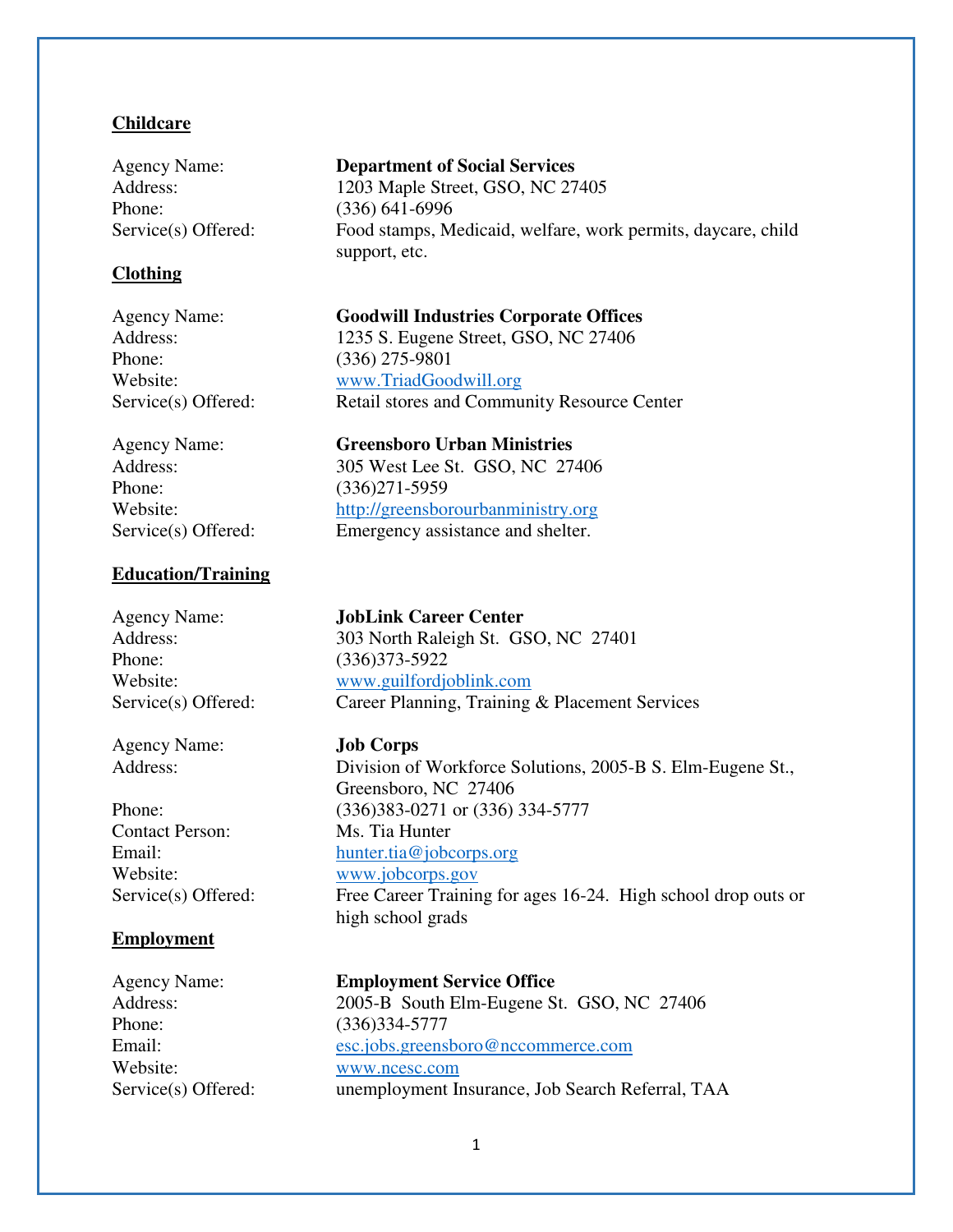# **Financial**

Phone: (336)641-6996

Agency Name: **Dept. of Social Services** Address: 1203 Maple Street GSO, NC 27405 Service(s) Offered: Food stamps, medicaid, welfare, work permits, daycare, child support, etc.

Phone: (336)273-4542

Agency Name: **The Salvation Army** Address: 1311 S. Eugene St. GSO, NC 27406 Service(s) Offered: Shelter, food, financial, and emergency assistance.

# **Food**

| Agency Name:           | <b>Greensboro Urban Ministry</b>                               |
|------------------------|----------------------------------------------------------------|
| Address:               | 305 W. Lee St. GSO, NC 27406                                   |
| Phone:                 | $(336)271 - 5959$ X360                                         |
| <b>Contact Person:</b> | Pat Spain                                                      |
| Website:               | http://greensborourbanministry.org                             |
| Service(s) Offered:    | Must have referral. Hours are Mon & Fri $(9:30$ am-4pm); Tue & |
|                        | Thurs $(9:30am-12:30pm)$ & $(2pm-4pm)$ ; Wed $(10am-4pm)$      |

# **Home Health**

| <b>Agency Name:</b> |  |
|---------------------|--|
| Address:            |  |
| Phone:              |  |
| Service(s) Offered  |  |

**Health Serve Medical Center** 1002 S. Eugene St. GSO, NC 27406  $(336)271 - 5999$  $\mathbb{R}$ : Medical services provided at a reduced rate based on income.

Agency Name: **HealthServe Community Health Clinic/Northeast Medical** 

Address: 1429 E. Cone Blvd. GSO, NC 27405 Service(s) Offered: Medical services provided at a reduced rate based on income level.

# **Legal Aid**

| Agency Name:       |  |
|--------------------|--|
| Address:           |  |
| Phone:             |  |
| Service(s) Offered |  |

**Legal Aid of North Carolilna** 122 N. Elm St. GSO, NC 27401  $(336)272 - 0148$ d: Legal services based on income level

**Center**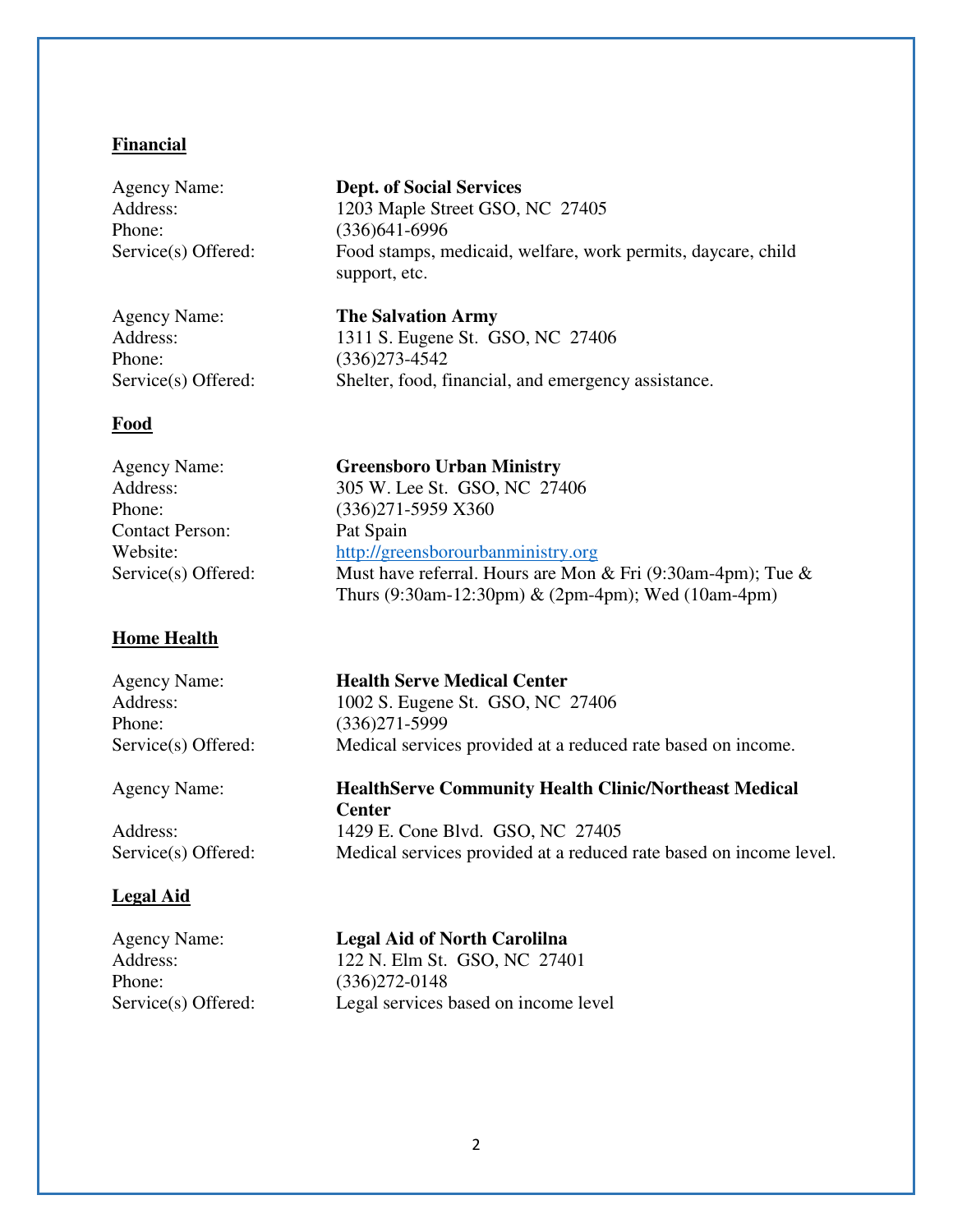# **Local/County Government**

| Agency Nam |  |
|------------|--|
| Address:   |  |

**Agency City of Greensboro** Melvin Municipal Office Building 300 W. Washington St. GSO, NC 27401 Phone: (336)373-2489 - Information Line Website: [www.greensboro-nc.gov](http://www.greensboro-nc.gov/)  Service(s) Offered: Provides a wealth of services to the residents and businesses of Greensboro.

Agency Name: **Guilford County Government** Address: 301 W. Market St. GSO, NC 27401 Phone: (336) 641-3383 - Information Line Website: www.co.guilford.nc.us Service(s) Offered: Provides various services to the citizens of Guilford County.

# **Medical Care**

| <b>Agency Name:</b> | <b>Moses Cone Health System</b> |
|---------------------|---------------------------------|
| Address:            | 1200 N. Elm St. GSO, NC 27      |
| Phone:              | $(336)832 - 7000$               |
| Service(s) Offered: | Hospital and medical services   |
|                     |                                 |

# **Mental Health**

Phone: (336) 832-9700

Agency Name: **Moses Cone Behavioral Health Center** Address: 700 Walter Reed Dr. GSO, NC 27403 Service(s) Offered: Comprehesive mental health & substance abuse services.

GSO, NC 27401

Phone: 1-800-853-5163

Agency Name: **The Guilford Center** Address: 201 N. Eugene St. GSO, NC 27401 Service(s) Offered: Behavioral Health & Disability Services

# **Miscellaneous (Other Services)**

Phone: (336)373-8882

Agency Name: **Consumer Credit Counseling** Address: 315 East Washington St. GSO, NC 27401 Website: [www.thedebtdoc.com](http://www.thedebtdoc.com/)  Service(s) Offered: Free budget & housing counseling, debt management.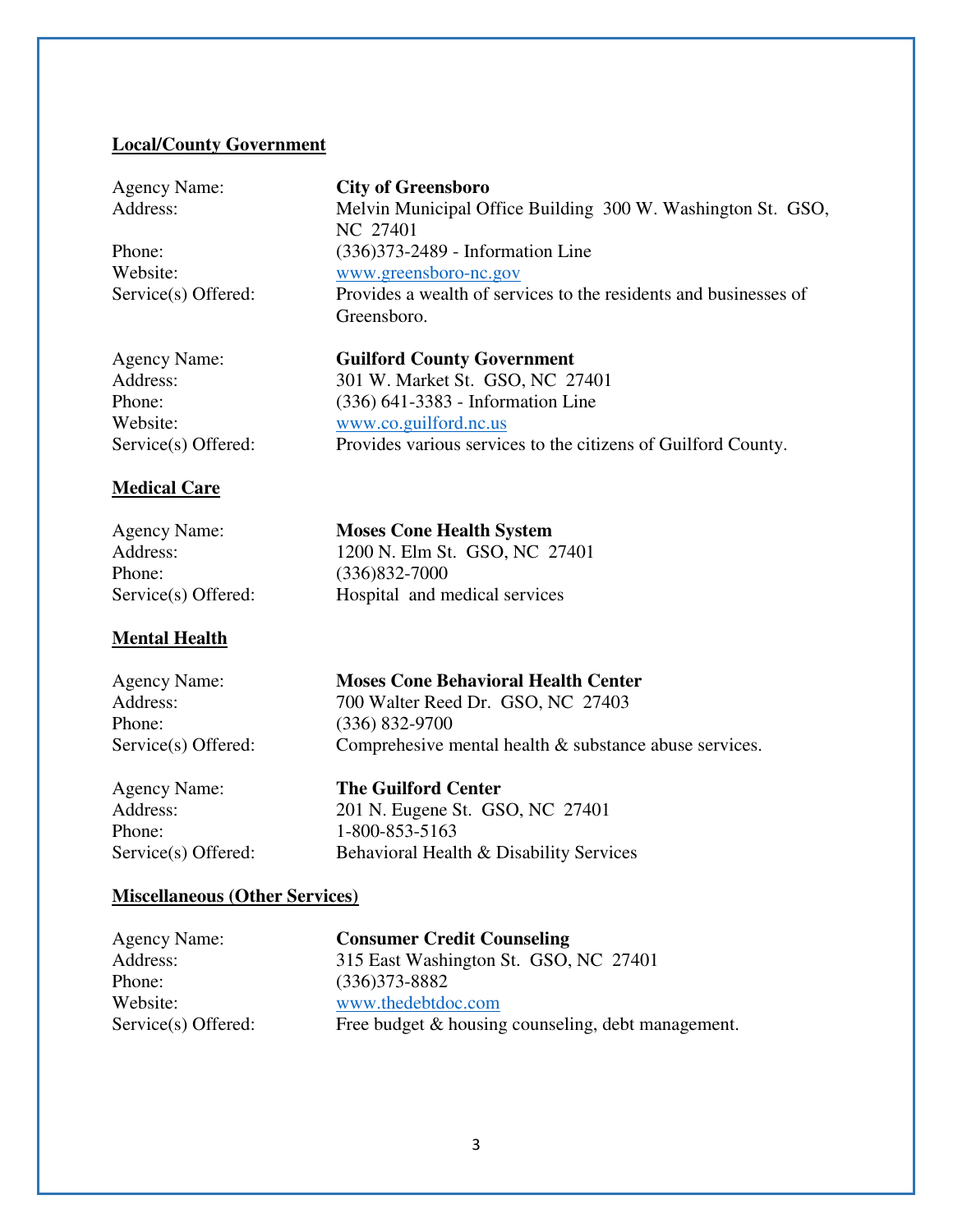Phone: 336-574-2837

### **Rent/Utility/Housing**

Phone: (336)275-8501 Website: [www.gha-nc.org](http://www.gha-nc.org/) 

Phone: (336)271-5959

# **Transportation**

Address:

#### Agency Name: **Guilford County Schools**

Address: 712 N. Eugene St. GSO, NC 27401 – Administration 120 Franklin Blvd. GSO, NC 27401 - Administration (School Assignments) Phone: (336)370-8100 & (336)370-2300 Website: [www.gcsnc.com](http://www.gcsnc.com/) or www.guilford.k12.nc.us Service(s) Offered: Education for students K-12

# Agency Name: **Casa Guadalupe Catholic Social Services-Community Agency Serving Latino Audience**

Address: 2201 W. Market St. Greensboro, NC 27403 Contact Persons: Lisa Reina & Nilda Cardenas. Service(s) Offered: Translation, immigration, emergency assistance, employment, counseling, tax prep.

Agency Name: **Greensboro Housing Authority** Address: 450 N. Church St. GSO, NC 27401 Service(s) Offered: Provides safe, quality, affordable housing to low-income families; elderly and the disabled in the Greensboro community.

Agency Name: **Greensboro Urban Ministry** Address: 305 West Lee St. GSO, NC 27406 Website: http://greensborourbanministry.org Service(s) Offered: Emergency assistance & shelter.

Agency Name: **United Way Referral Service** Phone: 211 or 336-378-6600

Service(s) Offered: Link to services in the community.

### Agency Name: **Greensboro Transit Authority**

Phone: (336)335-6499 - Customer Service Line Website: [www.greensboro-nc.gov](http://www.greensboro-nc.gov/)  Service(s) Offered: Public bus transpportation.

Agency Name: **Piedmont Authority for Regional Transportation (PART)** Address: 7880 Airport Center Drive GSO, NC 27409 Phone: (336)662-0002